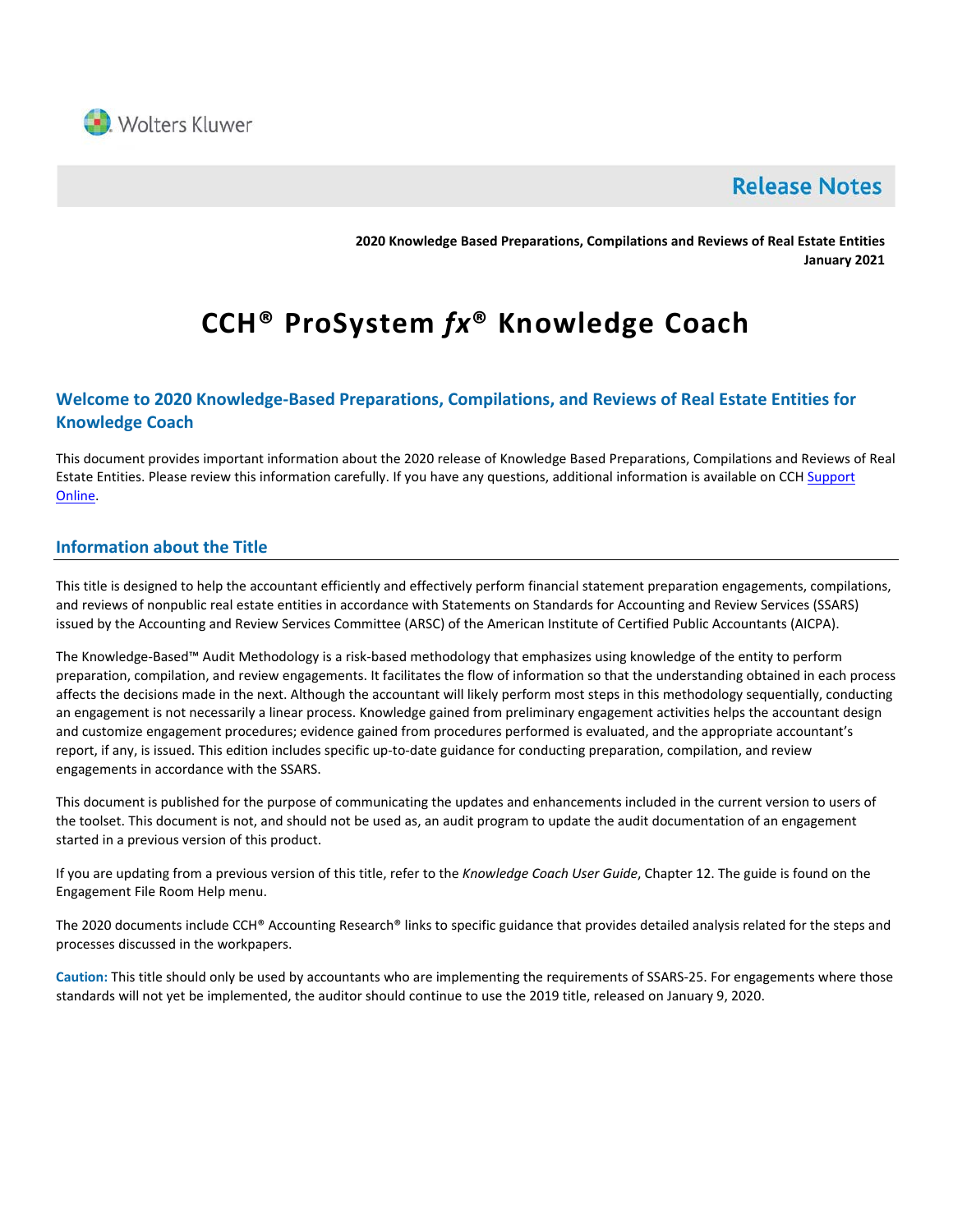### **New in this Release**

#### **CCH® ProSystem** *fx***® Engagement 2019 Compatibility**

This title can be installed on Engagement v2019 by first installing the Engagement v2019.2.6 Update.You can download the latest update via CCH Software Delivery Manager. This update allows you to use the 2020 content without installing Engagement v2020 until your firm plans to update.

#### **KBCR-901 Financial Statement Disclosure Checklist**

If you are not an early adoptor, you still must install this title to obtain the updated KBCR-901 Financial Statement Disclosure Checklist. The disclosure checklist is an independent workpaper and can be added to a binder without updating the other content for the new standards.

After installing, if you choose not to release the title, there are three options for inserting the updated disclosure checklist into a binder:

**Note:** Each of these options requires a staff member or group to have the "Insert Workpapers from Unreleased Titles" right, which can be assigned in the ADMIN module. The staff with this right are noted as "select staff members" in the options below.

- Select staff members can insert the updated checklist and delete the existing checklist from the binder. The new checklist will not include any of the prior responses. However, the user can refer to the checklist in the prior year binder and copy/paste any relevant information.
- Select staff members can use the Update Knowledge Coach Content feature to update to the 2020 checklist. To do this, first check in all workpapers except KBCR-901 Financial Statement Disclosures Checklists to avoid accidentally updating other workpapers. Then, right-click on KBCR-901 in the binder and select **Update Knowledge Coach Content > Update Selected Knowledge Coach Workpapers** to update only the disclosure checklist to the 2020 version. This option retains responses from the prior year other than the tailoring questions (table of contents).

**Note**: If other forms are accidently updated, the changes cannot be undone.

• Select staff members can create a binder template with just the updated disclosure checklist. Then, other staff members can copy and paste the disclosure checklist from the template into the client engagement binders. The new checklist will not include any of the prior responses. However, the user can refer to the checklist in the prior year binder and copy/paste any relevant information.

#### **2020 Edition of Knowledge-Based Preparations, Compilations and Reviews of Real Estate Entities**

This edition features numerous enhancements, including:

- Adding three new tailoring questions in REV-100 for the Review title
- New and modified procedure steps, practice points, and reports for current accounting guidance noted above
- Adding RPT-1033 Review Report: Adverse Conclusion Sales on Installment Method

Click [here](http://support.cch.com/updates/KnowledgeCoach/pdf/guides_tab/2020%20Real%20Estate%20Entities%20PCR%20Title%20Overview%20for%20Knowledge%20Coach%20Users.pdf) for the 2020 Preparations, Compilations and Reviews of Real Estate Entities Title Overview for Knowledge Coach Users.

In addition, forms and practice aids throughout have been updated to include new examples and tips, and, where applicable, to incorporate new literature, standards, and developments reflected in the following current accounting guidance:

- Statement on Standards for Accounting and Review Services No. 25 (SSARS-25), Materiality in a Review of Financial Statements and Adverse Conclusions - 2020)
- AICPA Guide Preparation, Compilation and Review Engagements
- Revised AICPA Code of Professional Conduct (Code), including ET Section 1.295, Nonattest Services
- AICPA Statement on Quality Control Standards No. 8 (QC Section 10), A Firm's System of Quality Control (Redrafted)
- AICPA Audit Risk Alert Developments in Preparation, Compilation, and Review Engagements 2017/18
- FASB Accounting Standards Codification™ as of June 30, 2020, through Accounting Standards Update No. 2020-05